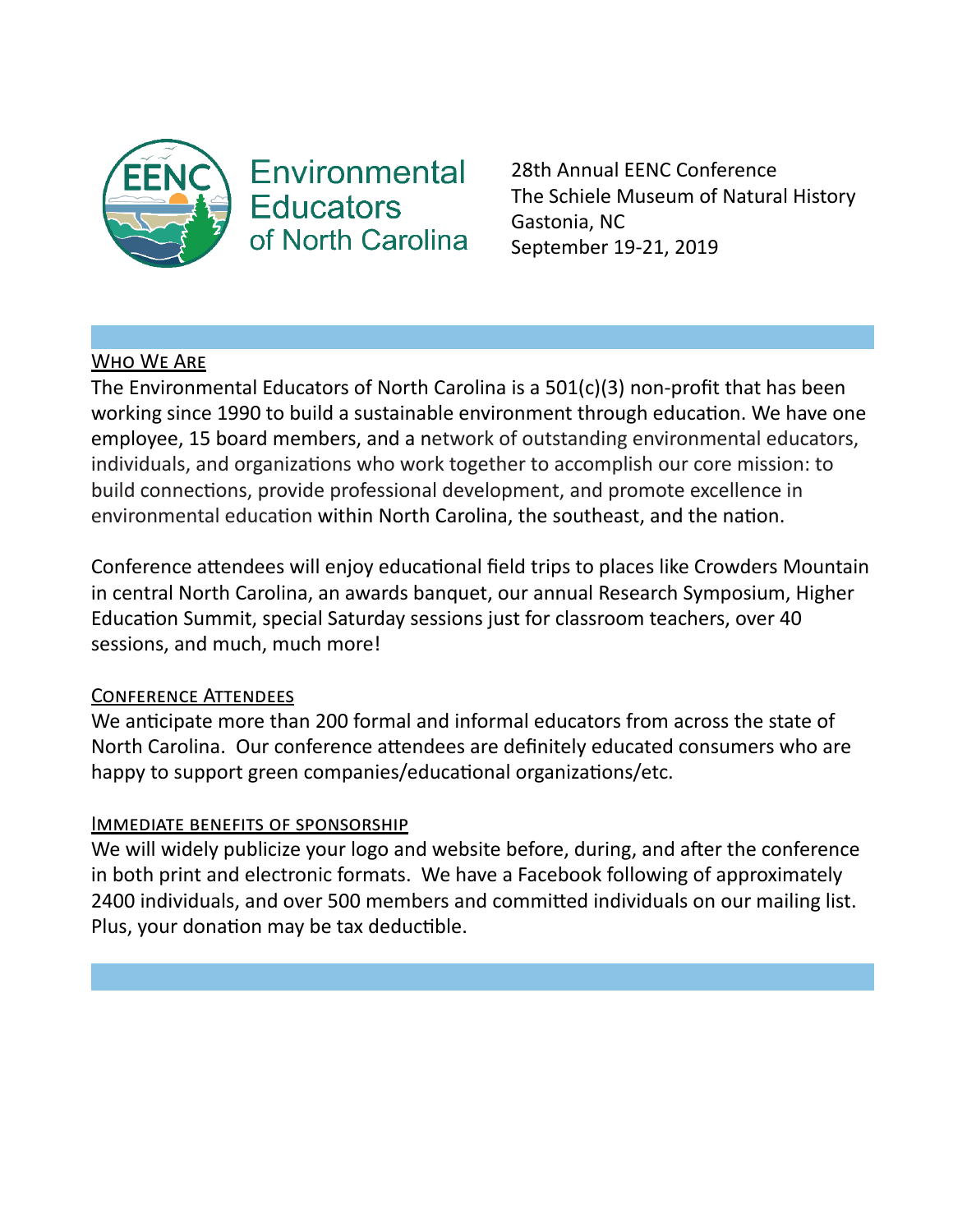# **EENC Conference Title Sponsorship 10 available- \$3000 - 1 x The Schiele Museum of Natural History**

The success of this event depends on the generosity of our sponsors. Be the title sponsor of this event and help make the entire conference possible, enable us to bring a national keynote speaker to inspire our community, and provide special opportunities for classroom educators to learn and network on Saturday. In return, you will receive the following benefits:

- $\checkmark$  Sponsorship of the conference and keynote speaker, with organization signage and the opportunity for a representative to welcome attendees to keynote presentation
- $\checkmark$  Company logo recognition in all conference and major event materials (welcome banners/signs, programs, etc.) for one year
- $\checkmark$  Invitation to display company banner at conference
- $\checkmark$  One full conference registration fee waiver, including meals
- $\sqrt{\phantom{a}}$  Receive two additional tickets to our conference banquet
- $\checkmark$  One spotlight article on organization in EENC newsletter, two posts on EENC social media, and one news release on EENC website
- $\checkmark$  Recognition at EENC annual membership meeting
- ✓ Company logo and web link on EENC website for one year
- √ One-year EENC Professional Organizational Membership
- $\checkmark$  Recognition in our Annual Report with amount of sponsorship

# **Friday Awards Luncheon 10 available- \$1000 - 1 x 2nd Nature TREC**

One of the highlights of the conference is our Awards Luncheon. Once a year, EENC takes the opportunity to recognize outstanding educators, organizations and programs across the state. The sponsor of the Friday Awards Luncheon will receive the following benefits:

- $\checkmark$  Sponsorship of the Friday Awards Luncheon, with organization signage and the opportunity for a representative to welcome attendees to that event
- $\checkmark$  Invitation to display company banner at conference
- $\checkmark$  Company logo on conference welcome banner/sign and in conference program
- $\checkmark$  One spotlight article on organization in EENC newsletter, social media, or website
- $\checkmark$  Recognition in EENC annual membership meeting
- ✓ Company logo and web link on EENC website for one year
- $\checkmark$  One-year EENC Professional Organizational Membership
- $\checkmark$  One full conference registration fee waiver, including meals
- $\checkmark$  Recognition in our Annual Report with amount of sponsorship

# **Friday Night Banquet 43 available- \$500 - 1x Acorn Naturalists**

It's a night at the museum! After hours dinner and drinks, live auction, a planetarium, and...need we say more? EENC conference attendees will spend the evening as the Schiele Museum of Natural History for a fun evening with friends. The sponsor of this event will receive the following benefits:

- ✓ Sponsorship of the Friday Night Banquet
- ✓ Company logo on conference welcome banner/sign and in conference program
- $\sqrt{\phantom{a}}$  Recognition in EENC annual membership meeting
- $\checkmark$  Company logo and web link on EENC website for one year
- $\checkmark$  One-year EENC Professional Organizational Membership
- $\sqrt{\phantom{a}}$  Recognition in our Annual Report with amount of sponsorship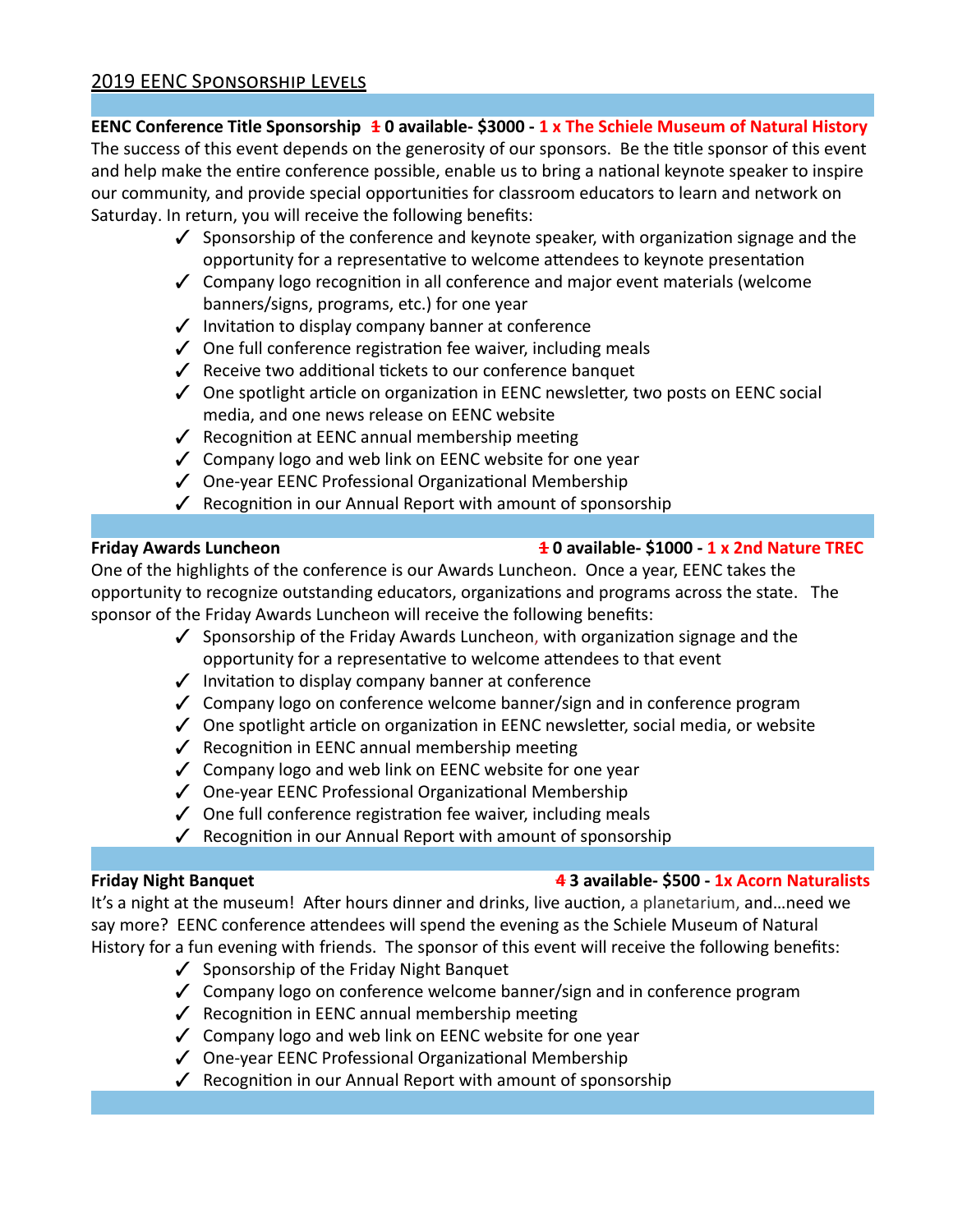### **Friday and Saturday Breakfasts 2 available- \$500**

Help our attendees start the day off right with a light contental breakfast each day. Breakfast sponsors will receive the following benefits:

- ✓ Sponsorship of Friday or Saturday Breakfast
- ✓ Company logo on conference welcome banner/sign and in conference program
- $\checkmark$  Recognition in EENC annual membership meeting
- $\checkmark$  Company logo and web link on EENC website for one year
- $\checkmark$  One-year EENC Professional Organizational Membership
- $\checkmark$  Recognition in our Annual Report with amount of sponsorship

Research Symposium **1** 0 available- \$500 1x Catawba Lands Conservancy and Carolina Thread Trail In recognition of the importance of utilizing research to substantiate and improve our teaching, EENC hosts a Research Symposium each year for university students and faculty to share their latest findings. This brings together some of the brightest minds to discuss current trends in environmental education and build the link from research to practice. The sponsor of the Research Symposium will receive the following benefits:

- ✓ Sponsorship of the Research Symposium on Saturday
- ✓ Company logo on conference welcome banner/sign and in conference program
- $\checkmark$  Recognition in EENC annual membership meeting
- $\checkmark$  Company logo and web link on EENC website for one year
- √ One-year EENC Professional Organizational Membership
- $\checkmark$  Recognition in our Annual Report with amount of sponsorship

# **Pre-Conference Field Trips and Workshops 40 available- \$500- 4x Gaston County Travel & Tourism**

Field trips are many educators' favorite part of the conference. They are an opportunity to explore new places, gain new knowledge and skills, and spend some quality time networking and bonding with our peers. Plus, they help educators gain the credits they often need for the North Carolina state Environmental Educator certificate. The sponsor of a field trip will receive the following benefits:

- ✓ Sponsorship of a field trip or Workshop on Thursday
- $\checkmark$  Company logo on conference welcome banner/sign and in conference program
- $\checkmark$  Recognition in EENC annual membership meeting
- $\checkmark$  Company logo and web link on EENC website for one year
- √ One-year EENC Professional Organizational Membership
- $\checkmark$  Recognition in our Annual Report with amount of sponsorship

# **Higher Education Summit 1 available- \$300**

New for 2019: the Higher Education Summit will bring together EE leaders and university faculty across NC to develop a better understanding of the needs of pre-service educators and to help build a stronger connection between our colleges and universities to help inspire collaborative work. The sponsor of the Higher Education Summit will receive the following benefits:

- $\checkmark$  Sponsorship of the Higher Education Summit on Saturday afternoon
- $\checkmark$  Company logo on conference welcome banner/sign and in conference program
- $\checkmark$  Recognition in EENC annual membership meeting
- $\checkmark$  Company logo and web link on EENC website for one year
- √ One-year EENC Professional Organizational Membership
- $\sqrt{\phantom{a}}$  Recognition in our Annual Report with amount of sponsorship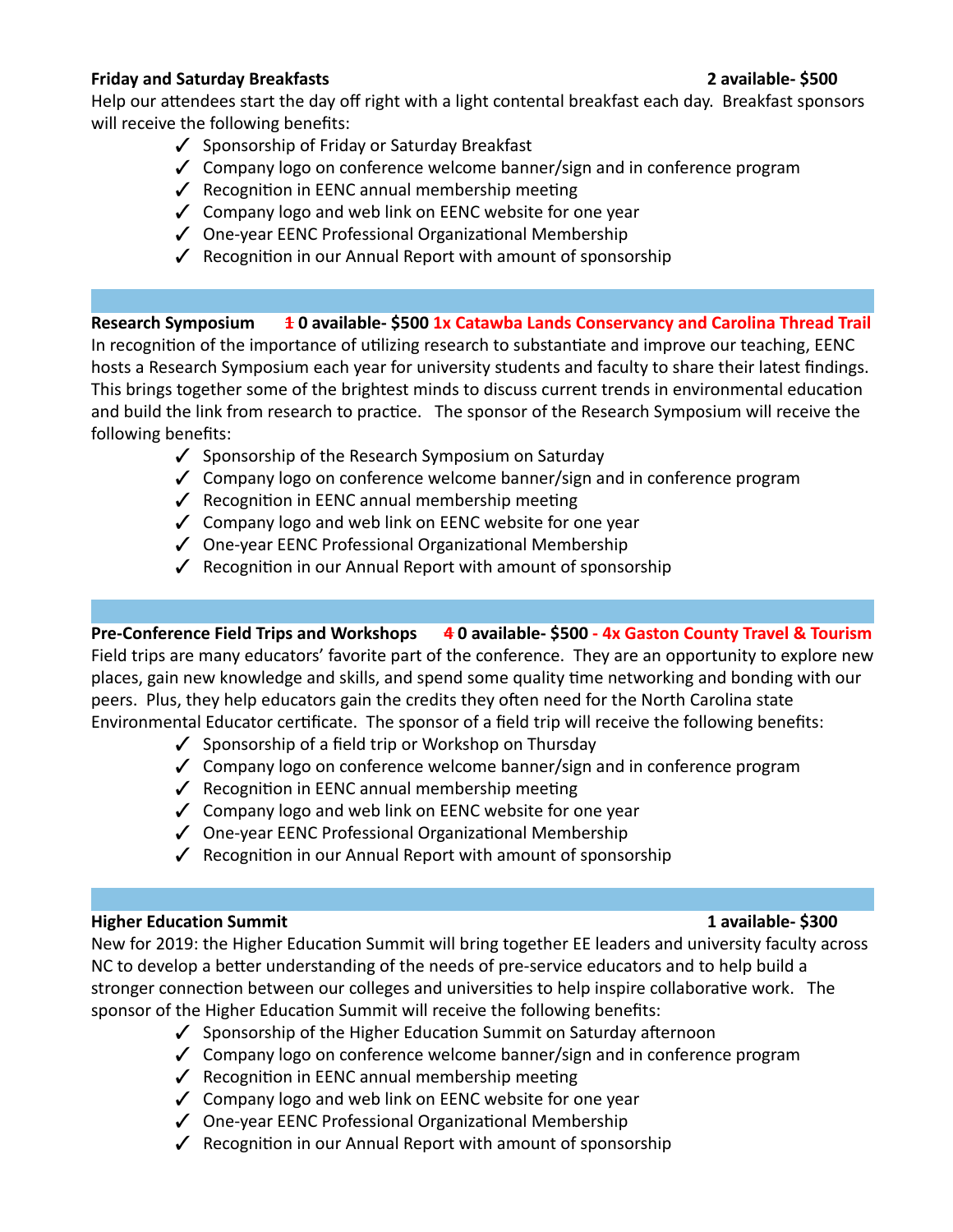### **Conference Coffee Breaks 32 available- \$300 1 x Chimney Rock Management Group**

Everyone will appreciate and thank you for providing the caffeine to keep us going through all the fun-filled activities throughout the conference. Coffee break sponsors will receive the following benefits:

- $\checkmark$  Sponsorship of a coffee break
- $\checkmark$  Company name listed in conference program and conference welcome banner/sign.
- ✓ Company name listed on EENC website for one year.
- $\sqrt{\phantom{a}}$  Recognition in our Annual Report with amount of sponsorship

### CUSTOMIZE A SPONSORSHIP LEVEL THAT WORKS FOR YOU

Don't see a conference sponsorship above that works for you? Contact Lauren Pyle (see contact info below) to customize a sponsorship level that works for you! For example, you might consider sponsoring one attendee to attend the conference or sponsor give-a-ways at the event.

Want to combine two \$300 or \$500 level sponsor opportunities? EENC will recognize you at the total value of your support!

### DON'T HAVE MONEY FOR A SPONSORSHIP, BUT YOU WOULD STILL LIKE TO HELP?

That's okay! Would you be able to provide a quality item or service for our live or silent auctions or raffle? You could provide an item (gift certificate, book, artwork, rain barrel, etc) or a service such as free membership to your organization, free consultation (for green businesses), free tour, free night's stay (at lodging businesses), etc. Every company who donates to the auction and/or raffle will be listed by name in the conference program.

We're also seeking in-kind item donations of food and drink. This might include donations of drinks for our Friday evening banquet, continental breakfast and coffee items, and/or snacks for the event. *In-kind donations are recognized at the same level as cash sponsorships!*

### **NEXT STEPS**

Note: All of the above sponsorships are available unless noted otherwise. Please contact: Lauren Pyle at encexecdirector@gmail.com or 984-999-1702 for more information.

If you have no further questions and would like to sponsor at one of these levels, please return the following form with payment to: EENC, PO Box 4904, Chapel Hill, NC 27515 *Payment can be enclosed in the form of check or money order made payable to EENC.*

EENC also accepts credit cards. Visit https://eenc.wildapricot.org/donate/ to pay online (please put your sponsorship selection in the comments) or contact Lauren Pyle for more information.

Please email your digital logo for our program and website to [eencexecdirector@gmail.com](mailto:eencexecdirector@gmail.com)